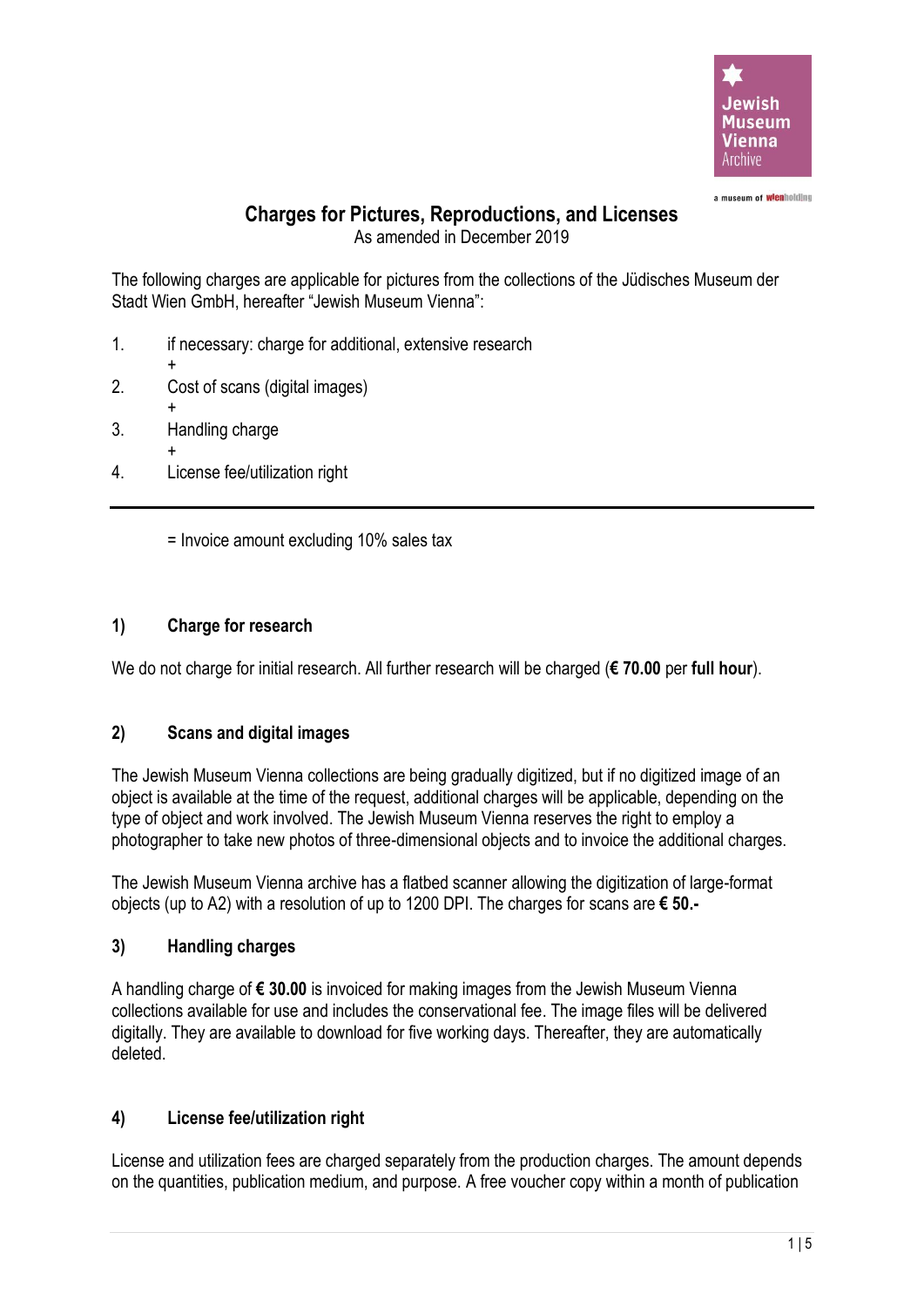

#### a museum of **wienholding**

has to be provided to The Jewish Museum Vienna archive. All licenses are awarded for the single use of images from the Jewish Museum Vienna collections. In the event of re-publication, permission must be sought again and the corresponding license fee has to be paid. The table below lists the fees.

| Quantity      | <b>Publication medium</b> |                  |  |  |
|---------------|---------------------------|------------------|--|--|
|               | Print media               | Promotional      |  |  |
|               | (books,                   | media            |  |  |
|               | catalogues)               | (calendars,      |  |  |
|               |                           | postcards, etc.) |  |  |
| up to 5,000   | € 50.-                    | € 100.-          |  |  |
| (Standard)    |                           |                  |  |  |
| up to 10,000  | € 70.-                    | € 150.-          |  |  |
| up to 50.000  | € 150.-                   | € 300.           |  |  |
| up to 100.000 | € 200.-                   | € 400.-          |  |  |

Licenses for images for non-commercial film and television productions can be awarded with world rights for five years (€ 250.00) or ten years (€ 400.00). Licenses for images for commercial film and television productions can be awarded with world rights for five years ( $\epsilon$  150.00) or ten years (€ 300.00).

A charge of  $\epsilon$  250.00 will be made for images used for exhibitions.

A charge of  $€$  100.00 will be made for images published on websites.

For purely academic publications (seminar papers, unpublished dissertations, the Jewish Museum Vienna does not charge a license fee, but the handling charges still apply. The images may be used only once. Violations of this provision will have legal consequences.

For all other specialist publications, such as exhibition catalogues or catalogues raisonnés, a 50 percent reduction on the license fee will apply.

#### **Further information on the publication of images from the Jewish Museum Vienna collections**

The inventory number of the object and mention of the Jewish Museum Vienna as source must be cited in publications/exhibitions. Objects and pictures from the Jewish Museum Vienna archive must be labeled "Jewish Museum Vienna/Archive."

Separate approval from the management is required for **images** from the **Schlaff collection**. The project summary must indicate that the object is being used for an academic publication. The unlawful or defamatory use of sensitive images from the Schlaff collection will have legal consequences.

For the use of **pictures** from the **Dobronyi photo archive** the Jewish Museum Vienna expressly points out that the permission of the persons shown on the Dobronyi photos must be obtained and paid for if necessary.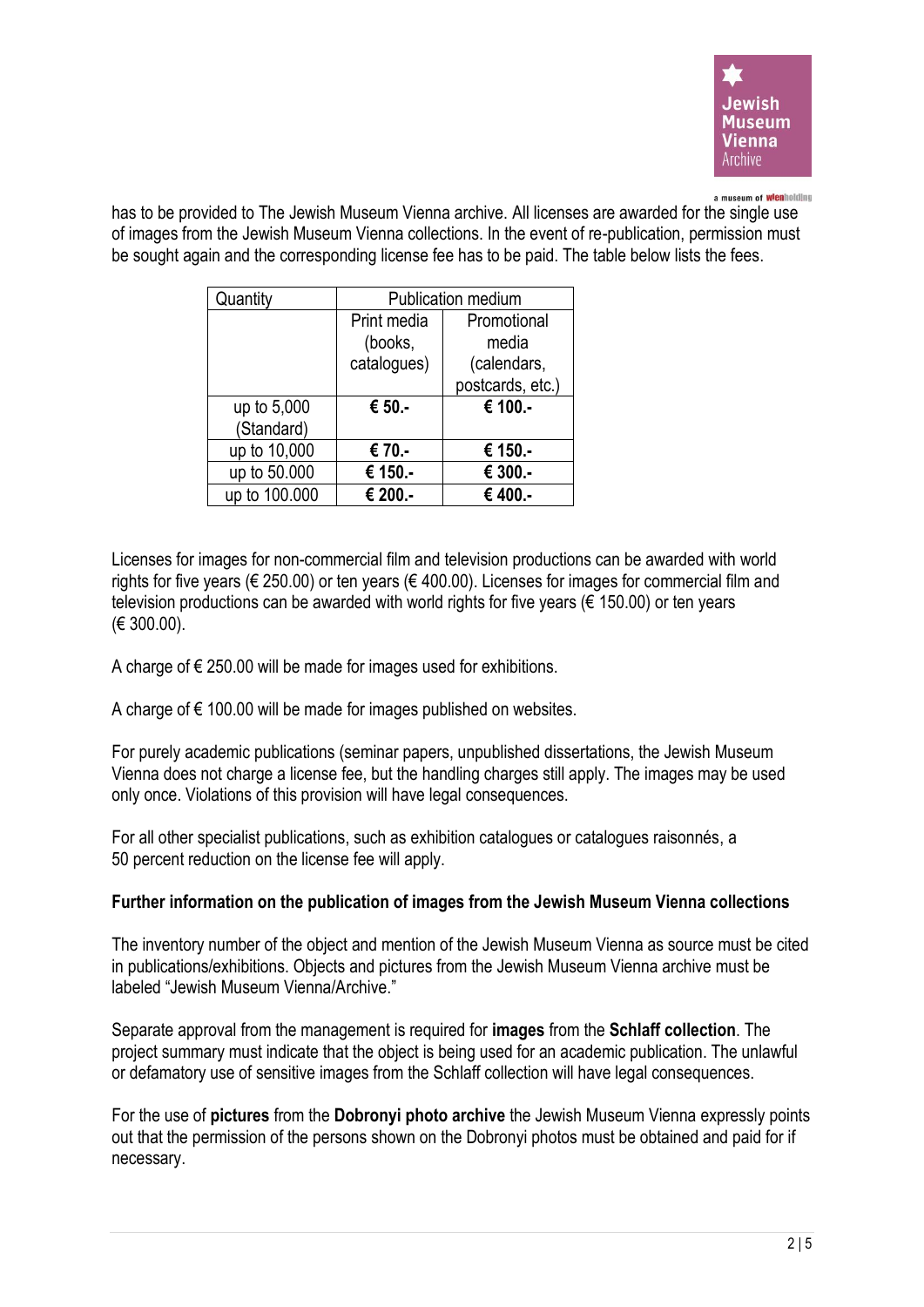

# **Filming permission**

Filming permission must be obtained separately from the management. A film license fee of  $\epsilon$  100.00 per hour will be charged. For more extensive research, particularly with assistance from the Jewish Museum Vienna research staff, an additional consultation fee of €70.00 per hour can also be charged.

# **Terms of payment**

The invoice will be sent directly after receipt of the order form and order confirmation by archive staff. All prices are exclusive of sales tax of 10 percent. Invoices are payable within seven days. The images will be made available for downloading on receipt of payment.

# **Copyright issues**

If the author of photographs in the Jewish Museum Vienna collections cannot be identified, the pictures in question will not be made available. The Jewish Museum Vienna is to be held harmless in respect of third-party copyright claims. Please note that the personal rights of people depicted in photographs, film and television are to be preserved.

The Management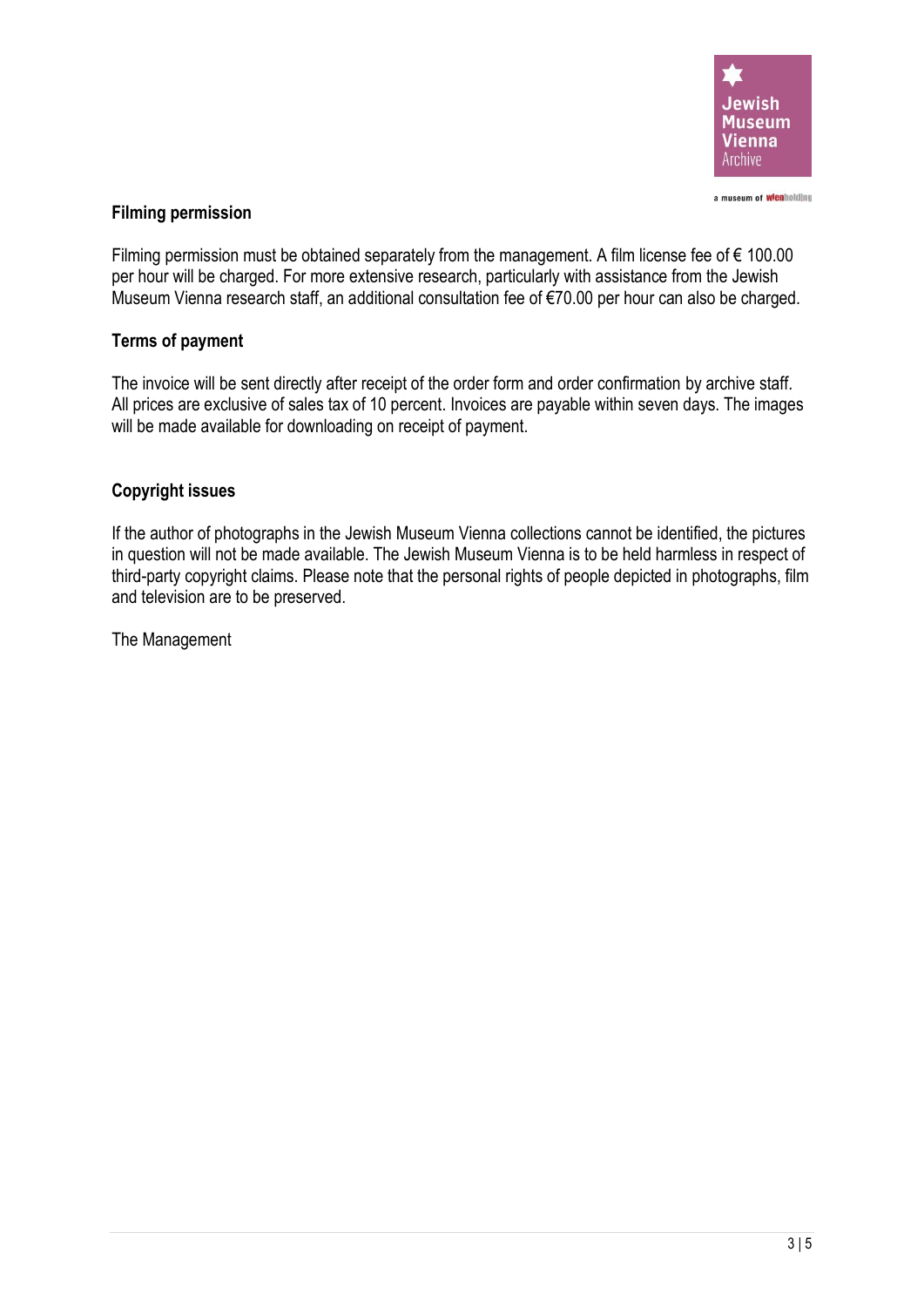

a museum of **wienholding** 

Jüdisches Museum der Stadt Wien GmbH z.H. Archiv Dorotheergasse 11 A-1010 Vienna

# [www.jmw.at](http://www.jmw.at/)

| Order list     |               |             |          |       |        |                |          |
|----------------|---------------|-------------|----------|-------|--------|----------------|----------|
| No.            | Inventory no. | Designation | Quantity | Cover | Inside | DPI resolution | Comments |
|                |               |             |          |       |        |                |          |
| $\overline{2}$ |               |             |          |       |        |                |          |
| 3              |               |             |          |       |        |                |          |
| 4              |               |             |          |       |        |                |          |
| 5              |               |             |          |       |        |                |          |
| 6              |               |             |          |       |        |                |          |
| 7              |               |             |          |       |        |                |          |
| 8              |               |             |          |       |        |                |          |
| 9              |               |             |          |       |        |                |          |
| 10             |               |             |          |       |        |                |          |
| 11             |               |             |          |       |        |                |          |
| 12             |               |             |          |       |        |                |          |